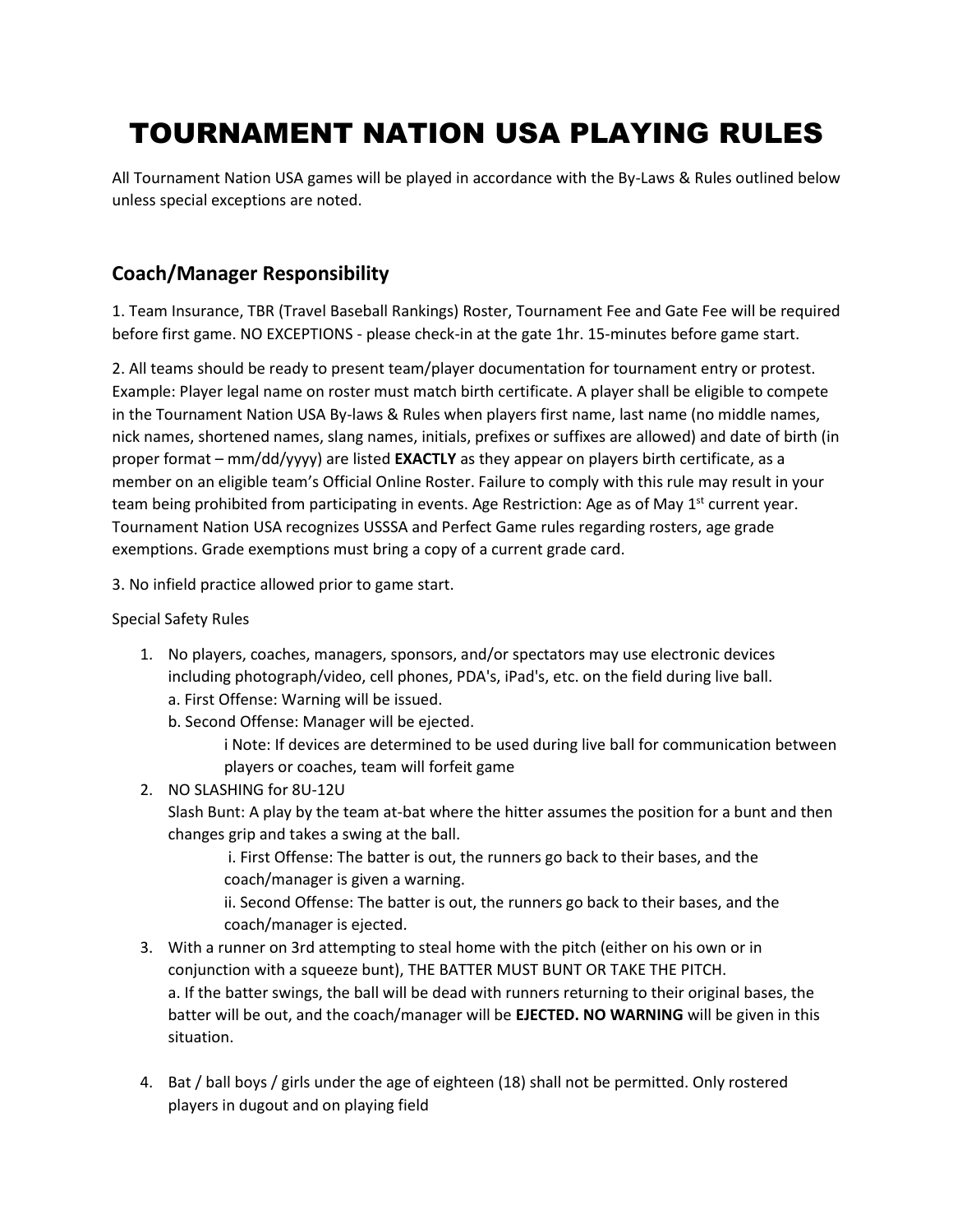- 5. ALL players, coaches, managers, sponsors and spectators must stay inside the dugout during live ball. a. Exception: One (1) on deck player and two (2) offensive coaches in their designated coaching boxes located at first base and third base.
- 6. Throwing Bats 7U-18U If batter is determined to throw the bat in a dangerous manner the umpire in his discretion will: a First Offense: Issue a team warning. b Second Offense: Dead ball, batter is out.
- 7. Pitcher Warm-up Area is live ball territory.

a. Protective gear during warm-up is required at all times

b. A coach or player (wearing a helmet) must have a glove and standing near the pitcher to protect him from balls hit in his direction during a live ball.

- c. Live Ball Pro Rule: Any contact with player(s) or coach will be considered a dead ball. i. If the umpire, in his sole discretion, deems interference by player or coach in live ball territory the play will result in a dead ball and two bases awarded to the offense.
- 8. SMOKING: Shall be prohibited around all playing areas at the facility. a Please use the parking lot or stay three hundred (300) feet from any playing area where kids are practicing or playing baseball.
- 9. No ALCOHOLIC beverages are allowed.
- 10. FIREARMS are strictly prohibited.

# **IF Medical Emergency — CALL 911 FIRST. Notify management or umpires.**

### **Shoes**

1. Shoes with pointed spikes similar to golf or track shoes shall not be worn in any division of play.

a. In age divisions 8U — 12U non-metal cleats must be worn.

b. In age divisions 13U — 18U traditional metal baseball spikes may be worn.

### **Protective Equipment**

1. The catcher shall wear all appropriate protective gear including:

a. Catcher's helmet with facemask and either a built-in extended throat guard or a separately attached throat guard

- b. Chest protector
- c. Shin and / or leg guards
- d. Protective cup

### 2. In age divisions 8U — 12U

a. The catcher's helmet shall fully cover both ears.

b. All offensive players shall use a double ear-flap batting helmet whenever at bat, on deck, on base or any other time outside of the dugout and the ball is live and in play.

Note: If the umpire observes any violation of these rules, he shall direct the violation to be corrected. If the violation is not immediately corrected, in the umpire's judgment, the umpire shall eject the offender from the game.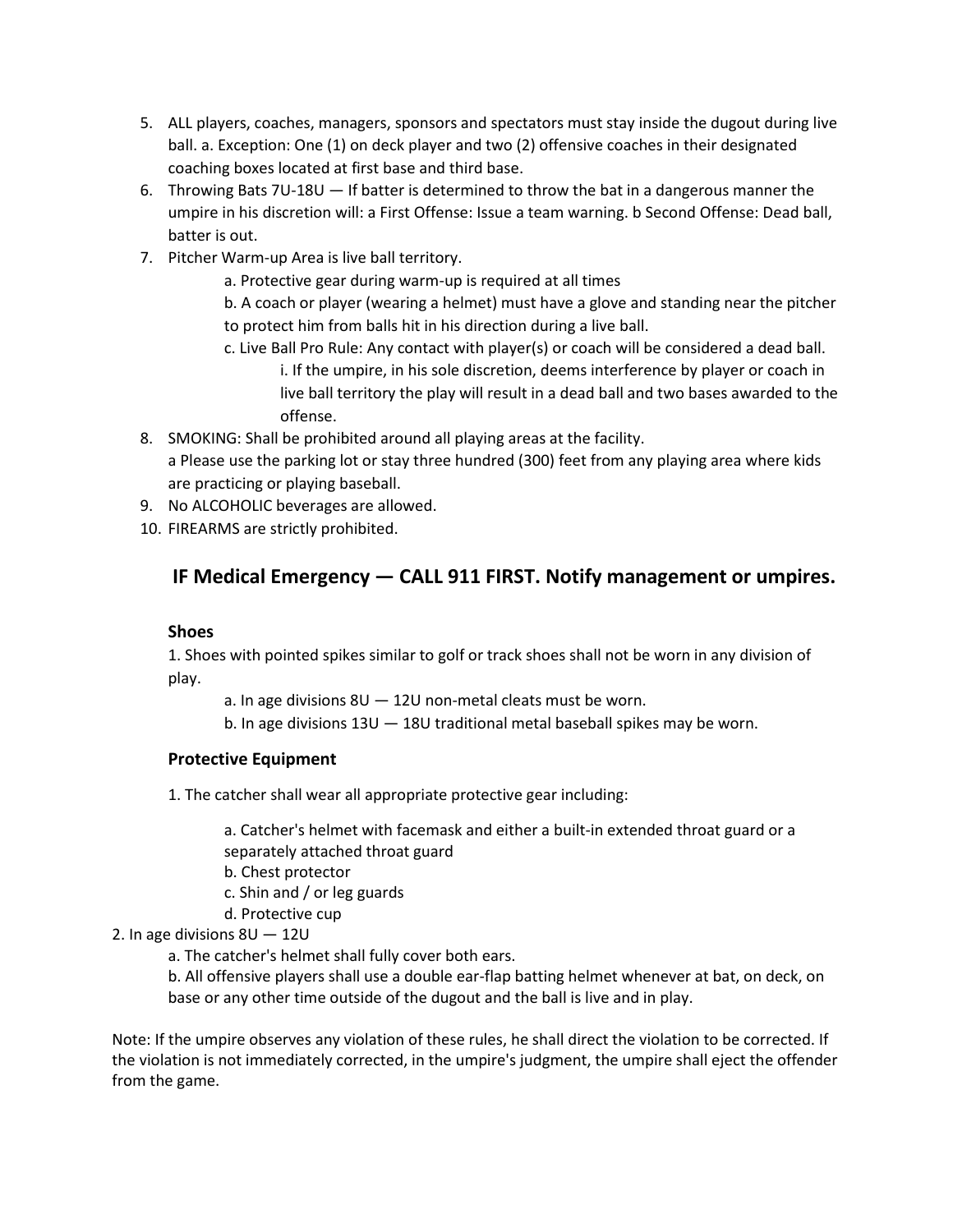### **Game Preliminaries**

- 1. A flip of a coin between the two teams shall determine the home team for each pool play game a. The highest seeded team will be the home team for bracket play games and championship game.
- 2. **Time Limits**: Umpires will start the clock at the plate meeting
	- a. 8U **All pool games will be 1:15** unless otherwise noted.

i. 8U **All bracket games will be 1:15** unless otherwise noted.

b. 9U-18U **All pool games will be 1:30** unless otherwise noted.

i. 9U-12U **All bracket games will be 1:30** unless otherwise noted.

ii. 13U-14U **All bracket games will be 1:45** unless otherwise noted.

c. 15U-18U **All pool AND bracket games will be 1:45** unless otherwise noted.

d. Note: No inning will start after, 8U (1:15Hr), 9U-12U (1:30Hr), 13U-18U (1:45Hr) on Championship Games.

e. Inclement Weather at sole discretion of Tournament Director game times may be reduced to 8U (50 Min), 9U-18U (60 Min)

# **Slide Rule**

1. Whenever a tag play is evident, a runner must:

a. Slide or seek to avoid contact with the fielder and/or catcher.

b. Attempting to jump, leap, or dive over the fielder and/or catcher is not interpreted as seeking to avoid contact.

c. Malicious contact shall supersede all obstruction penalties.

2. **Penalty**: The runner shall be called out and may be ejected from the game at the umpire's discretion.

a. **Note**: When enforcing this rule, the umpire should judge the runner's intent.

i. If the umpire feels that the contact was unintentional, then the runner should only be declared out.

ii. If the umpire feels that the contact was intentional and/or malicious, then the runner should be declared out and ejected.

### **Conferences**

1. The following rules pertain to the visit of the manager or a coach to the pitcher.

a. This rule limits the number of visits a manager or a coach may make to any pitcher in any one (1) inning.

b. A second (2nd) visit to the same pitcher in the same inning will cause this pitcher's automatic removal from the pitching position.

2. **Offense** — one time out per half inning allowed.

3. Note: If umpire feels the coach is delaying the game, a called strike will be issued to the batter.

### **Balks**

1. 9U-10U: Balk equals a ball, there will be one warning per pitcher.

- 2. **11U-18U**: Balks will be strictly enforced without warning.
- 3. **Note**: A Balk is a dead ball.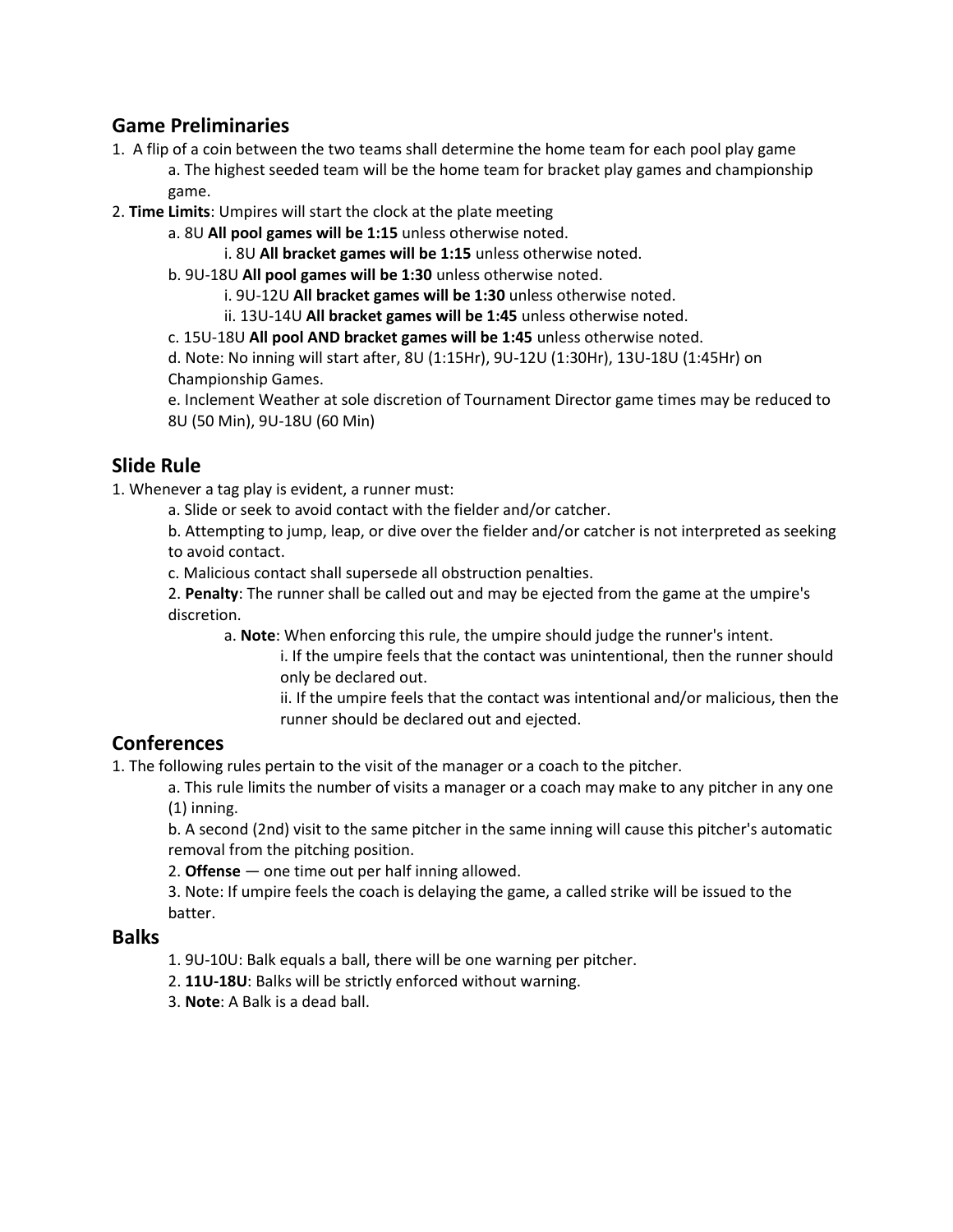### **Line-ups**

- 1. Teams may bat
	- a. A nine (9) player line-up
	- b. Ten (10) player line-up using an Extra Hitter (EH) or
	- c. Continuous line-up of all present, eligible, uniformed players.

i. Such line-up must be declared before the start of the game and used the entire game. 2. If a team uses a line-up that contains substitute players

a. All starting players may be removed and reenter the game once, but must re-enter in their original position in the batting order

b. Non-starters are not allowed to re-enter

i. When a starter re-enters, the player in the starter's batting position in the batting order must be removed from the game and is ineligible for the remainder of the game ii. If a team uses a line-up that contains ten (10) players, the player in the Extra Hitter position, while not actually playing a defensive position, will be treated as such for substitution purposes.

c. If a team uses a continuous line-up, all players other than the nine (9) defensive position players are Extra Hitters and may move freely in defensive positions with the exception of the pitching position.

i. Any player(s) arriving after the game has begun, shall be added to the bottom of the batting line-up

ii. When using the continuous lineup and a player has to leave the game for any reason, that position in the line-up becomes an out when that at bat comes around.

#### 3. In scholastic divisions 15U-18U

a. If the Extra Hitter (EH) is not being utilized, then the Designated Hitter (DH) may be utilized in accordance with the NFHS (National Federation of High School Association) baseball rules.

b. A Designated Hitter may be (not mandatory) selected for any one starting player and all subsequent substitutes for that player in the game.

c. A starting defensive player cannot be listed as the Designated Hitter in the starting line-up.

i. A Designated Hitter for said player shall be selected prior to the start of the game, and his name shall be included on the line-up.

d. Failure to declare a Designated Hitter prior to the game precludes the use of a DH in the game.

e. If a pinch hitter or pinch runner for the Designated Hitter is used, that player becomes the new DH.

f. The player who was the Designated Hitter may re-enter

g. A Designated Hitter and the player for whom the DH is batting are locked into the batting order. i. No multiple substitutions may be made that will alter the batting order.

h. The role of the Designated Hitter is terminated for the remainder of the game when:

i. The defensive player, or any previous defensive player for whom the Designated Hitter batted, subsequently bats, pinch-hits, or runs for the DH;

ii. The Designated Hitter or any previous DH assumes a defensive position.

4. Teams may play an official game with an eight (8) player line-up.

a. If a team plays with an eight (8) player line-up, an out shall be declared for the ninth (9th) position in the batting line-up each turn at bat.

b. A ninth (9th) player and all subsequent players may be added to the bottom of the batting lineup as soon as they become available.

c. A team may continue a game with a minimum of eight (8) eligible players.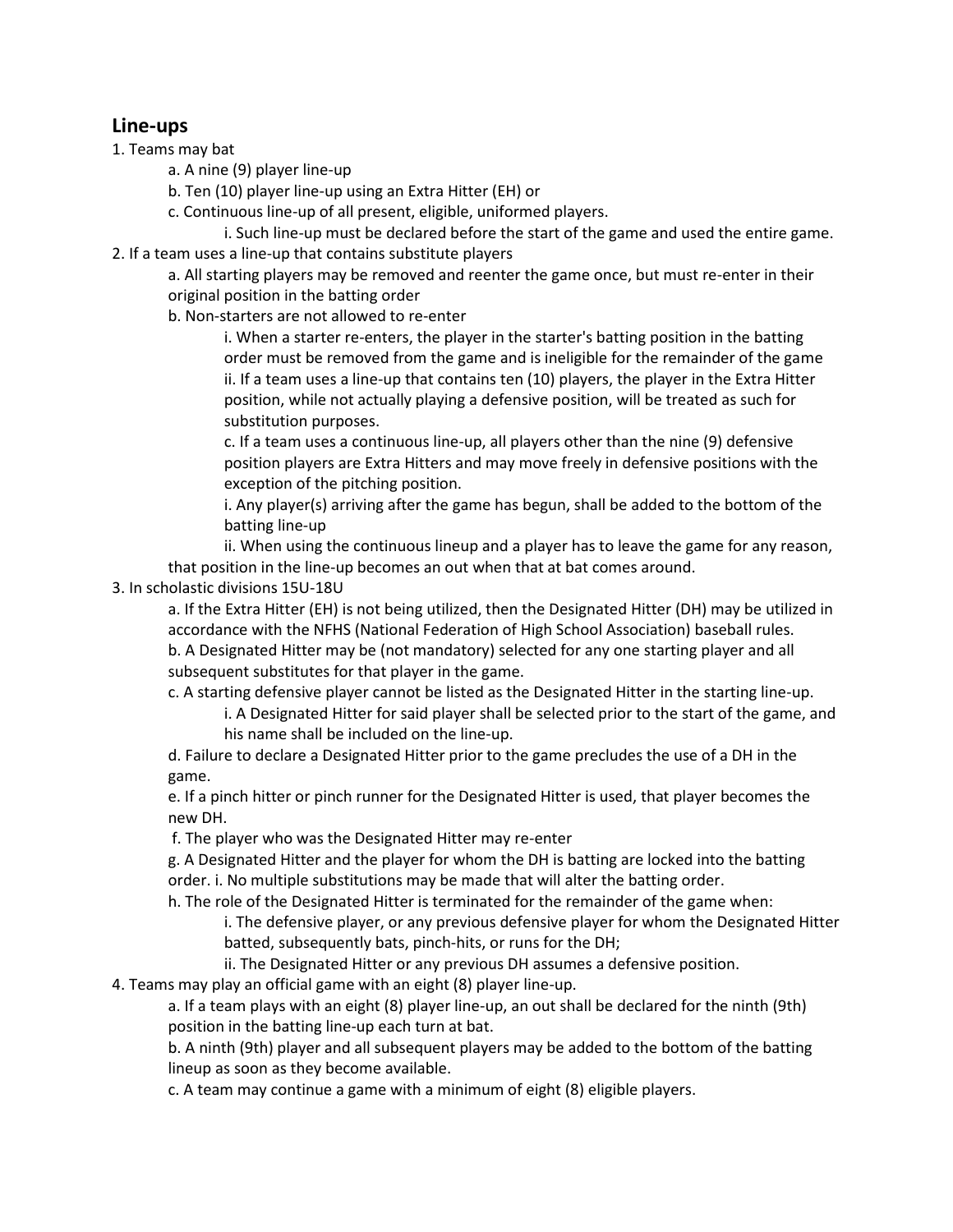# **Position of Fielders**

1. When the ball is put in play at the start of, or during a game, all fielders other than the catcher shall be on fair territory.

a. This means that both feet must be on fair territory.

b. A foot that is touching a foul line is considered to be in fair territory.

c. Violation of this rule is not a balk.

2. **Penalty**: The offensive team will have the choice of taking the result of any play or having the play nullified if it benefited the defense.

3. 9U-18U is allowed to have 9 defensive players (three outfielders and six infielders).

4. 8U is allowed to have 10 defensive players (four outfielders and six infielders).

5. All games must start with at least 8 defensive players.

### **Run Rules**

1. An imposed Mercy (Run) Rule shall be used to complete a regulation game when one team's margin of lead is greater than or equal to the listed run differential in the corresponding inning.

a. Six (6) Inning Games: 15 after 3, 10 after 4, 8 after 5

b. Seven (7) Inning Games: 15 after 4, 12 after 5, 8 after 6

2. Run Rules Per Innings 8U-14U 7 Runs Per Inning. On Saturday games all innings team can only get 7 runs per inning. On Sunday games, unlimited runs in the 6th inning (8U-12U), 7<sup>th</sup> inning (13U-18U). 3. On Sunday, if after 6 innings (8U-12U), 7 innings (13U-18U), the score is tied the game moves to a "shoot out" every inning after. The last two batted outs of the previous inning occupy 2<sup>nd</sup> base (3<sup>rd</sup> out from previous inning) and  $3^{rd}$  base ( $2^{nd}$  out from previous inning), the leadoff hitter starts the inning with a 3-2 count, the inning will start with 0 outs.

4. If team doesn't show up and forfeits, final score is 8-0.

Tie Ball Games: Pool Play: Games will end in a tie. Bracket Play: No ties

# **Intentional Walk**

1. An Intentional Walk may be issued upon announcement from the coach, pitcher or catcher.

a. The four (4) pitches need **not** be thrown.

2. Note: An Intentional Walk may be issued at any point in the count to the batter.

a. "Time" will be called by the umpire prior to the award and play will not resume until after the batter has reached first base and umpire issue play.

b. 8U Only ONE Intentional Walk per game.

# **Courtesy Runners**

1. At any time, the offensive team may use a courtesy runner for the pitcher and catcher of record the previous inning on defense.

a. The courtesy runner must be a player not presently in the line-up.

i. If no players not presently in the line-up are available, the courtesy runner shall be the player making the last batted out.

ii. In 8U can only use courtesy runner for the catcher of record. Can NOT use for Pitcher.

2. Note: The re-entry status of the courtesy runner, pitcher, and catcher shall not be affected by this rule.

a. If at any time, a courtesy runner is determined to be ineligible, a proper replacement pursuant to these rules (if available) will be used without penalty.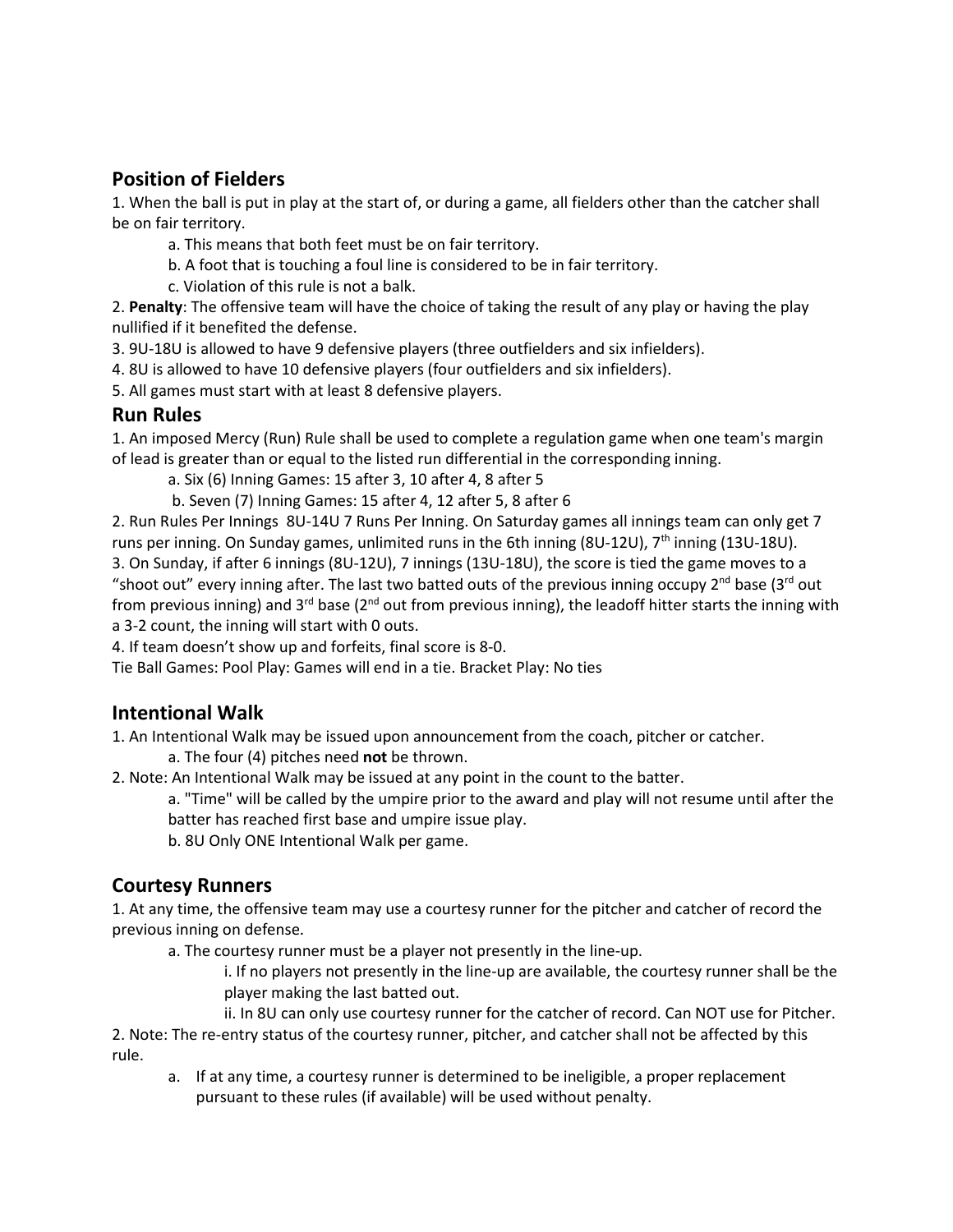## **Sportsmanship & Ejections**

1. All players, coaches, managers, sponsors and spectators are expected to conduct themselves in a sportsmanlike manner at all times.

a. Any player, coach, manager, sponsor or spectator whose conduct is unbecoming or abusive shall at a minimum be reprimanded with a warning.

b. If warranted, the offending party shall be ejected from the game at the discretion of the Umpires and/or the Tournament Director.

c. Any player, coach, manager, sponsor or spectator leaving their position or base, in the field, on the bench, in the dugout area or grandstands to participate in a fight, brawl or altercation shall be immediately ejected from the game and may be disbarred/suspended pursuant to Tournament Nation USA events.

d. Any coach, manager, sponsor or spectator ejected from a game shall immediately remove himself from the vicinity of the playing field and/or grandstands for the remainder of the game. e. Additional penalties may be assessed at the discretion of the Tournament Director.

f. Any player ejected from a game shall either immediately be confined to the dugout area or asked to leave the park for the remainder of the game.

g. All persons ejected may be asked to leave the park and/or venue at the discretion of the Tournament Director.

h. Abusive language or cursing shall not be tolerated under any circumstances and shall result in an automatic ejection.

i. Throwing of equipment shall result in an automatic ejection.

j. If necessary, a team may be forced to forfeit a game and/or be removed from the tournament.

k. As these rules indicate, the matter of disorderly conduct shall be taken seriously.

l. The tournaments your team will be participating in will include some of the finest baseball teams in the world.

m. The level of competition will be high and at times fierce. Because of this, please remind all players, coaches, managers, sponsors and spectators to be extra aware of good sportsmanship.

### **Protest**

1. Umpires will work to settle all situations on the field.

a. Protests will be allowed for age and pitching violations or rule interpretations only.

b. Protests must be declared to the Home Plate Umpire, Umpire-in-Chief and then to the Tournament Director before the next pitch following the dispute.

c. If a call to be protested is the last recorded out of a game or on a game ending play, the protest MUST be filed prior to the umpires and the protesting team leaving the field of play.

d. No protest will be allowed following the game (and after umpire leaves field).

e. Tournament Nation USA officials will rule on all protests and their decisions shall be final.

f. The Protest fee is \$100.00 cash. The fee shall be returned only if the protest is upheld.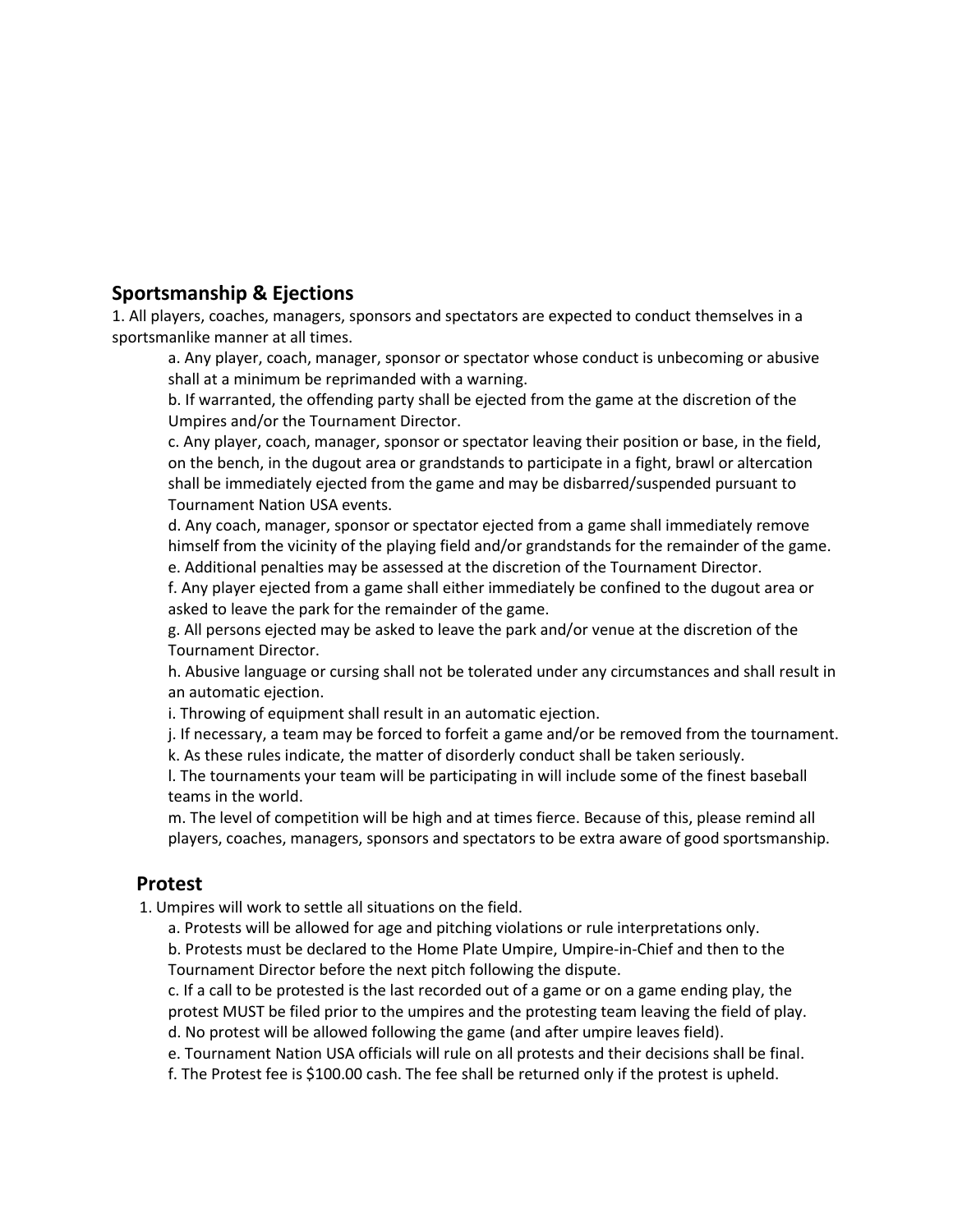#### **Pitching Rules**

1. Less than 9 Outs Per Day, Per Pitcher with no days rest needed to pitch next day.

2. More than 9 outs per day, per pitcher, player must have one days rest.

3. Maximum number of outs per pitcher, per day is 18.

4. No more than 24 outs in a tournament per pitcher. (Exception is if make to championship game).

5. Championship game, each player gets 3 additional outs to use (that gives total of 27 outs per player).

6. It is each Coach responsibility to sign the umpires pitchers card and check for accuracy at conclusion

of each game. Any disputes must be resolved prior to coaches signature. All signed cards are final.

7. No re-entry for pitcher that is removed in the same game.

#### **Coach Pitch Specific Rules**

1. 5 Pitches Per Batter, 3 Strikes, on strike 3 or final pitch, if fouled, batter continues until pitches are exhausted or batter out or gains a hit.

2. No Infield Fly Rule shall not be in effect at anytime.

3. Runners Shall not lead off, a runner is out for leaving the base early before the ball is hit.

4. The Coach Pitcher shall not coach physically or verbally coach the players.

5. The Coach Pitcher shall not be an obstruction to the defensive player once the ball has been hit (First offense is a verbal warning, Second Offense is removal of the game).

6. The Coach Pitcher must be 18+ years old.

7. The 4th Outfielder shall not assume a infield position.

8. Defensive Coaches shall not be allowed on the field of play and shall coach from the dugout area.

9. When a team is mathematically eliminated due to "mercy rule" the game is over.

10.If a batted ball hits the Coach Pitcher, it is a dead ball and the ball is re-pitched. The runners on base do not advance.

11.After every play, the umpire shall call "TIME OUT" and declare dead ball. "TIME OUT" shall be called as soon as all the runners are not attempting to advance.

12.The player cannot call "TIME OUT" till the lead runner is stopped (this is a sole discretion of the umpire judgment).

13.The player Pitcher must keep one foot in Pitcher circle.

14.The Coach Pitcher must pitch from inside the Pitcher circle.

15. Each team must provide and hit their own baseballs.